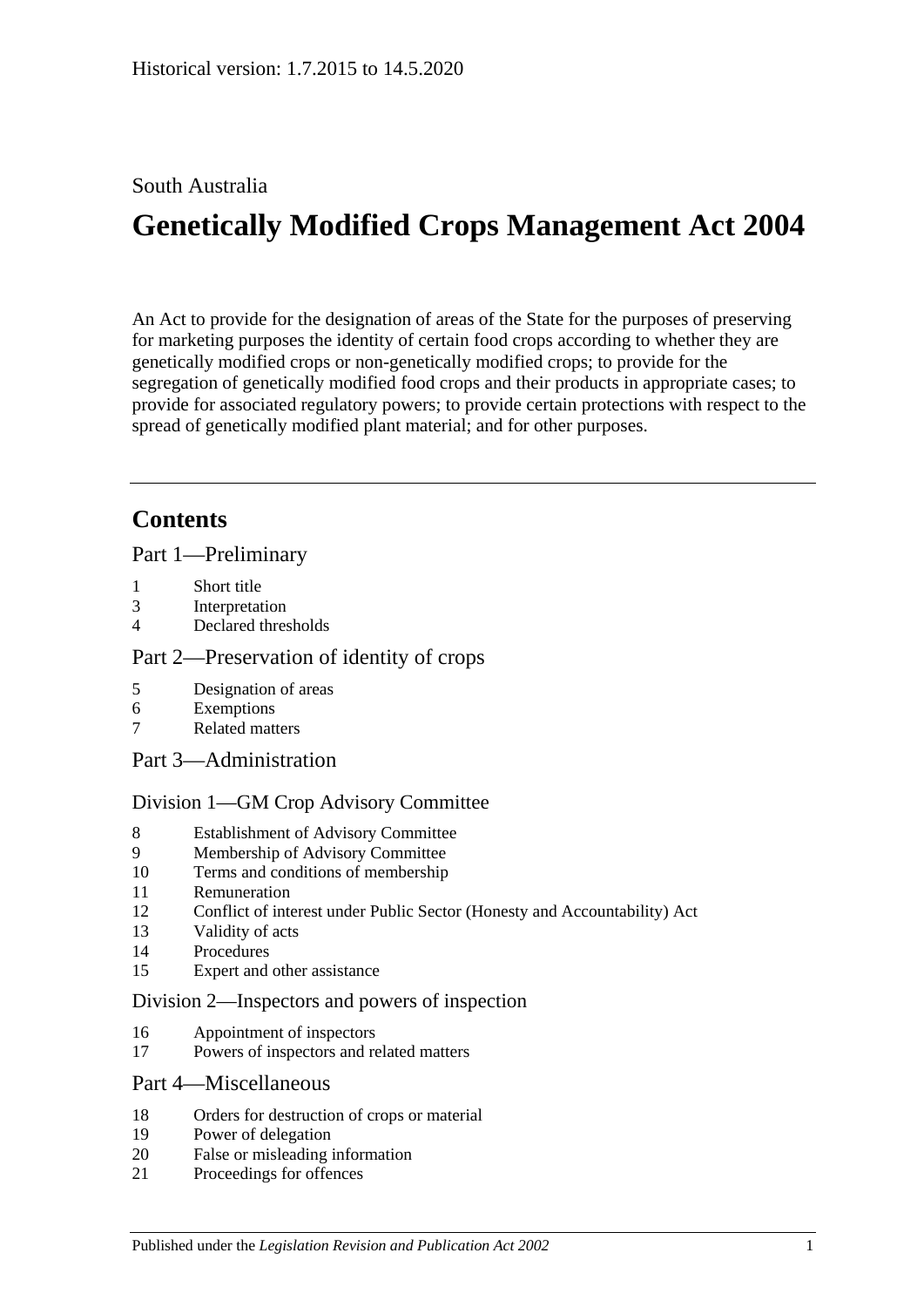- 22 [Offences by bodies corporate](#page-11-0)
- 23 [Continuing offence](#page-11-1)
- 24 [Orders on conviction for an offence](#page-11-2)
- 25 [Evidentiary provision](#page-12-0)
- 26 [Immunity from liability](#page-12-1)
- 27 [Special protection from liability for the spread of genetically modified plant material](#page-13-0)
- 28 [Regulations](#page-13-1)
- 29 [Review of Act](#page-14-0)

### [Schedule 1—Transitional provisions](#page-14-1)

- 1 [Interim controls](#page-14-2)
- 2 [Crops established before commencement of Act](#page-15-0)
- 3 [Other provisions](#page-15-1)

### [Legislative history](#page-16-0)

### <span id="page-1-0"></span>**The Parliament of South Australia enacts as follows:**

# **Part 1—Preliminary**

### <span id="page-1-1"></span>**1—Short title**

This Act may be cited as the *Genetically Modified Crops Management Act 2004*.

### <span id="page-1-2"></span>**3—Interpretation**

(1) In this Act, unless the contrary intention appears—

*Advisory Committee* means the GM Crop Advisory Committee established under [Part](#page-6-2)  [3 Division 1;](#page-6-2)

*cultivate*, in relation to a genetically modified food crop, includes—

- (a) to breed, germinate, propagate, grow, raise, culture, harvest or collect plants, or plant material, for, or as part of, that crop;
- (b) to spread, disseminate, deal with or dispose of any plant or plant material that has formed part of that crop;
- (c) to undertake any other activity brought within the ambit of this definition by the regulations,

but does not include—

- (d) to use a product derived from a crop as feed in prescribed circumstances; or
- (e) any other activity excluded from the ambit of this definition by the regulations;

*deal with*, in relation to a crop, GMO or other material, has a meaning that corresponds to deal with a GMO under the *[Gene Technology Act](http://www.legislation.sa.gov.au/index.aspx?action=legref&type=act&legtitle=Gene%20Technology%20Act%202001) 2001*;

*Department* means the department of the Minister to whom the administration of this Act has been committed;

*designated area* means an area designated by regulation under [section](#page-3-2) 5;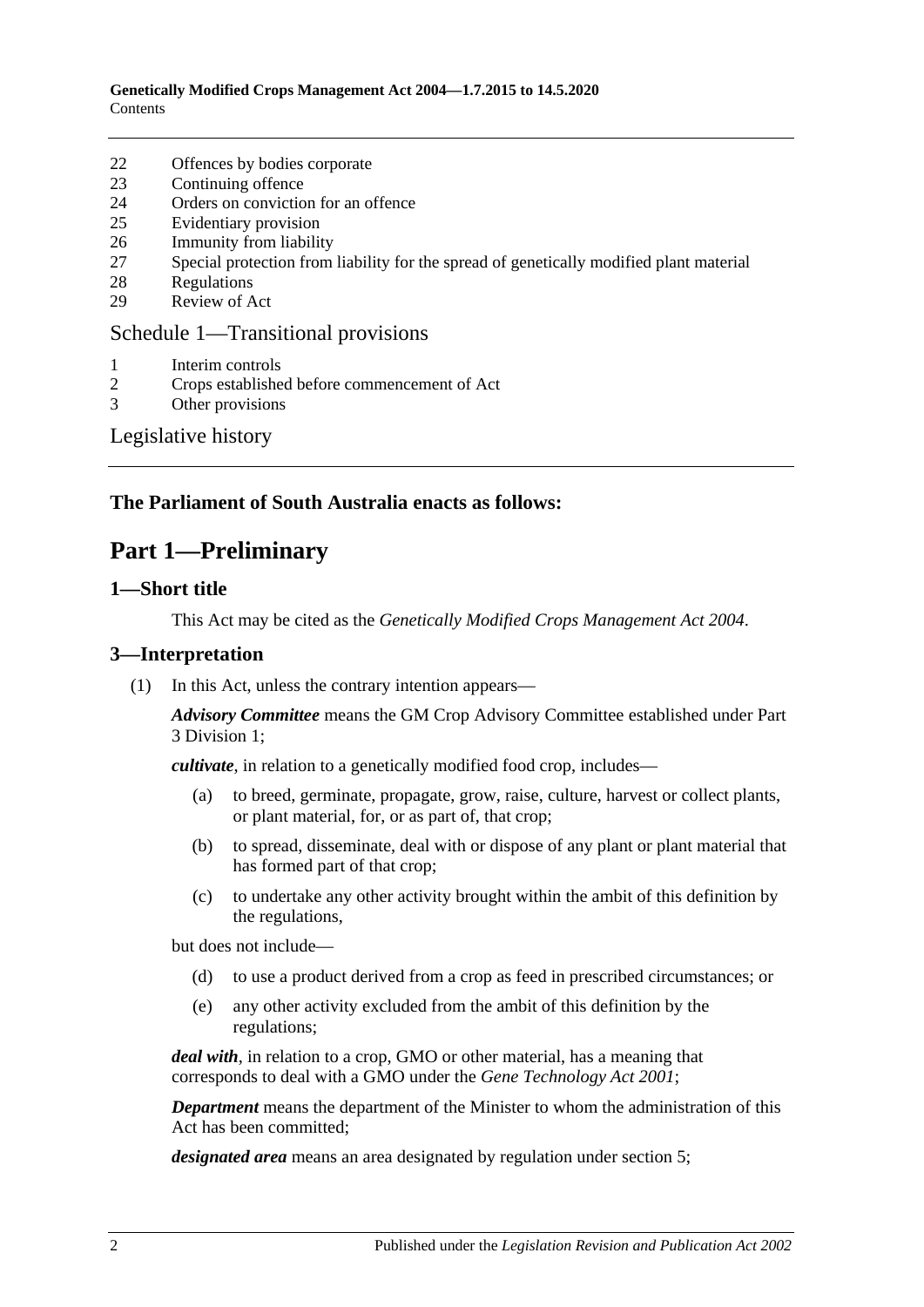*exemption notice* means an exemption notice under [section](#page-5-0) 6;

*food crop* means a crop which, or any part or product of which, may be used—

- (a) for human consumption; or
- (b) for livestock consumption,

whether or not after processing (and including as an ingredient for human consumption or livestock consumption);

*genetically modified food crop* means a food crop that consists of or includes plants—

- (a) that are genetically modified organisms; or
- (b) that are derived or produced from genetically modified organisms; or
- (c) that have inherited from other plants particular traits that occurred in those other plants because of gene technology;

*genetically modified organism* or *GMO* means a genetically modified organism within the meaning of the *[Gene Technology Act](http://www.legislation.sa.gov.au/index.aspx?action=legref&type=act&legtitle=Gene%20Technology%20Act%202001) 2001*;

*gene technology* has the same meaning as in the *[Gene Technology Act](http://www.legislation.sa.gov.au/index.aspx?action=legref&type=act&legtitle=Gene%20Technology%20Act%202001) 2001*;

*GMO licence* has the same meaning as in the *[Gene Technology Act](http://www.legislation.sa.gov.au/index.aspx?action=legref&type=act&legtitle=Gene%20Technology%20Act%202001) 2001*;

*GM related material* means any material, product or thing derived from, or used in connection with, a genetically modified food crop;

*inspector* means a person appointed to be an inspector under [Part 3 Division 2;](#page-8-2)

*livestock* means any animal which, or any part or product of which, may be used for human consumption, whether or not after processing (and including as an ingredient of food for human consumption);

*occupier*, in relation to land, includes a licensee and the holder of any right at law to use the land, but does not include a mortgagee in possession unless the mortgagee assumes active management of the land;

*owner* of land means—

- (a) if the land is unalienated from the Crown—the Crown; or
- (b) if the land is alienated from the Crown by grant in fee simple—the owner (at law or in equity) of the estate in fee simple; or
- (c) if the land is held from the Crown by lease or licence—the lessee or licensee; or
- (d) if the land is held from the Crown under an agreement to purchase—the person who has the right to purchase;

*plant* includes the seed or any part of a plant whether living or dead and whether attached to a plant or not.

- (2) For the purposes of this Act, a person will be taken to cultivate a genetically modified food crop for the purposes of an experiment if (and only if)—
	- (a) the person is only undertaking the cultivation of the crop on a controlled and limited scale; and
	- (b) the purpose of the cultivation is—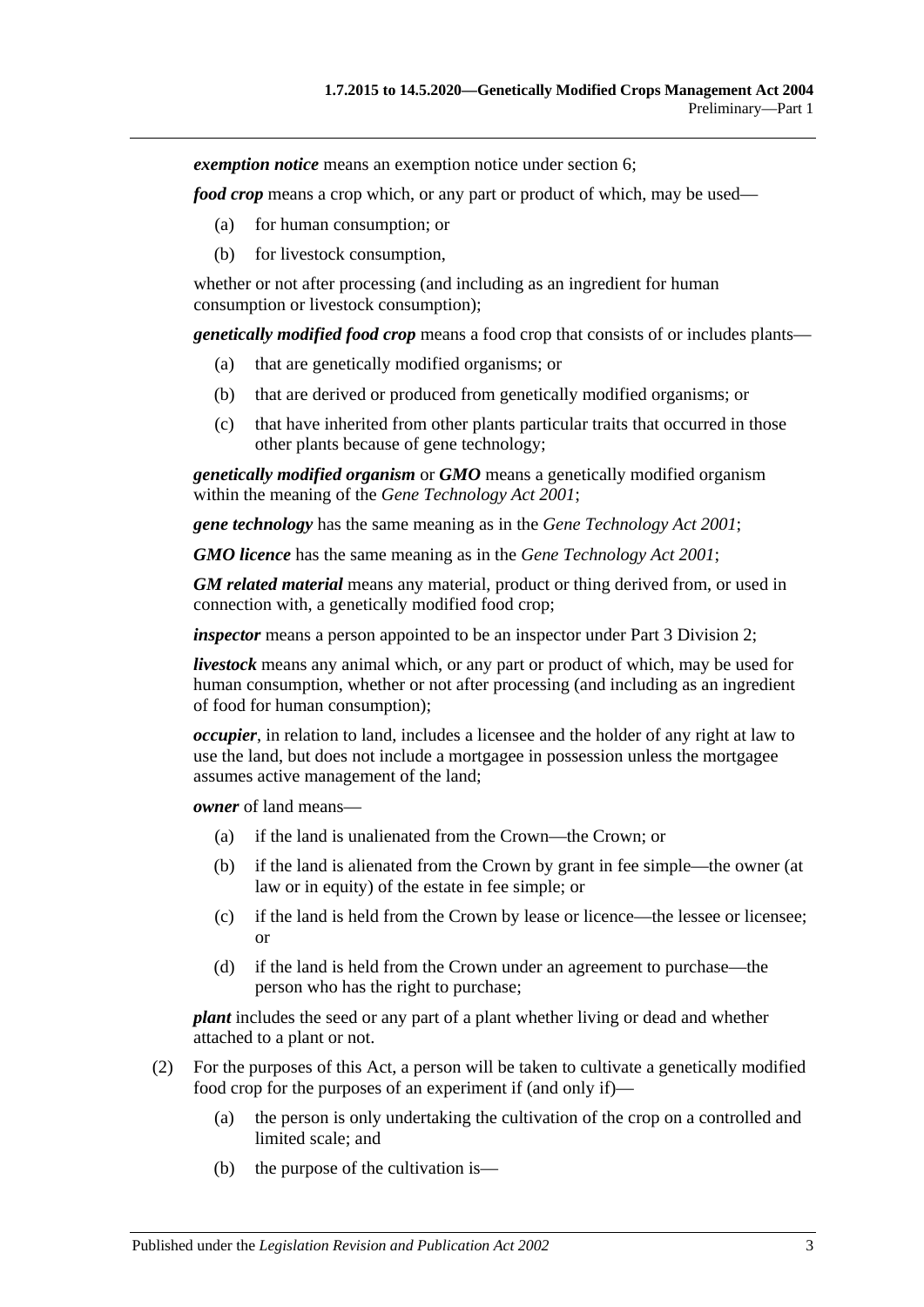- (i) to assess the crop's merit; or
- (ii) to develop or assess practices associated with the management of the crop or the protection of the environment; and
- (c) the crop, after cultivation, is not to be harvested for sale.

### <span id="page-3-3"></span><span id="page-3-0"></span>**4—Declared thresholds**

- (1) The Minister may, by notice published in the Gazette, declare a threshold relating to the presence of GMO in crops.
- $(2)$  If—
	- (a) a declaration is made under subsection (1) in relation to the presence of a particular GMO in a particular class of crop; and
	- (b) a crop of that class that is a food crop has that GMO present but the amount or level of the GMO does not exceed the declared threshold,

then the presence of that GMO may be disregarded for the purposes of determining whether the food crop is a genetically modified food crop for the purposes of this Act.

- (3) A declaration under [subsection](#page-3-3) (1)—
	- (a) may be of general or limited application; and
	- (b) may make different provision according to the circumstances to which it is expressed to apply.
- (4) The Minister may, by further notice published in the Gazette, vary or revoke a declaration under [subsection](#page-3-3) (1).

# <span id="page-3-1"></span>**Part 2—Preservation of identity of crops**

### <span id="page-3-4"></span><span id="page-3-2"></span>**5—Designation of areas**

- <span id="page-3-6"></span>(1) The Governor may, by regulation—
	- (a) designate an area of the State as an area in which—
		- (i) genetically modified food crops of a specified class must not be cultivated; or
		- (ii) no genetically modified food crops may be cultivated;
	- (b) designate an area of the State as an area in which a genetically modified food crop must not be cultivated unless it is a genetically modified food crop of a specified class;
	- (c) designate an area of the State as the only part of the State in which genetically modified food crops of a specified class may be cultivated.
- <span id="page-3-7"></span><span id="page-3-5"></span>(2) The Governor must not make a regulation under [subsection](#page-3-4) (1) except on the recommendation of the Minister.
- <span id="page-3-8"></span>(3) The Minister must not make a recommendation under [subsection](#page-3-5) (2) unless—
	- (a) the Minister has undertaken a public consultation process that satisfies the following requirements: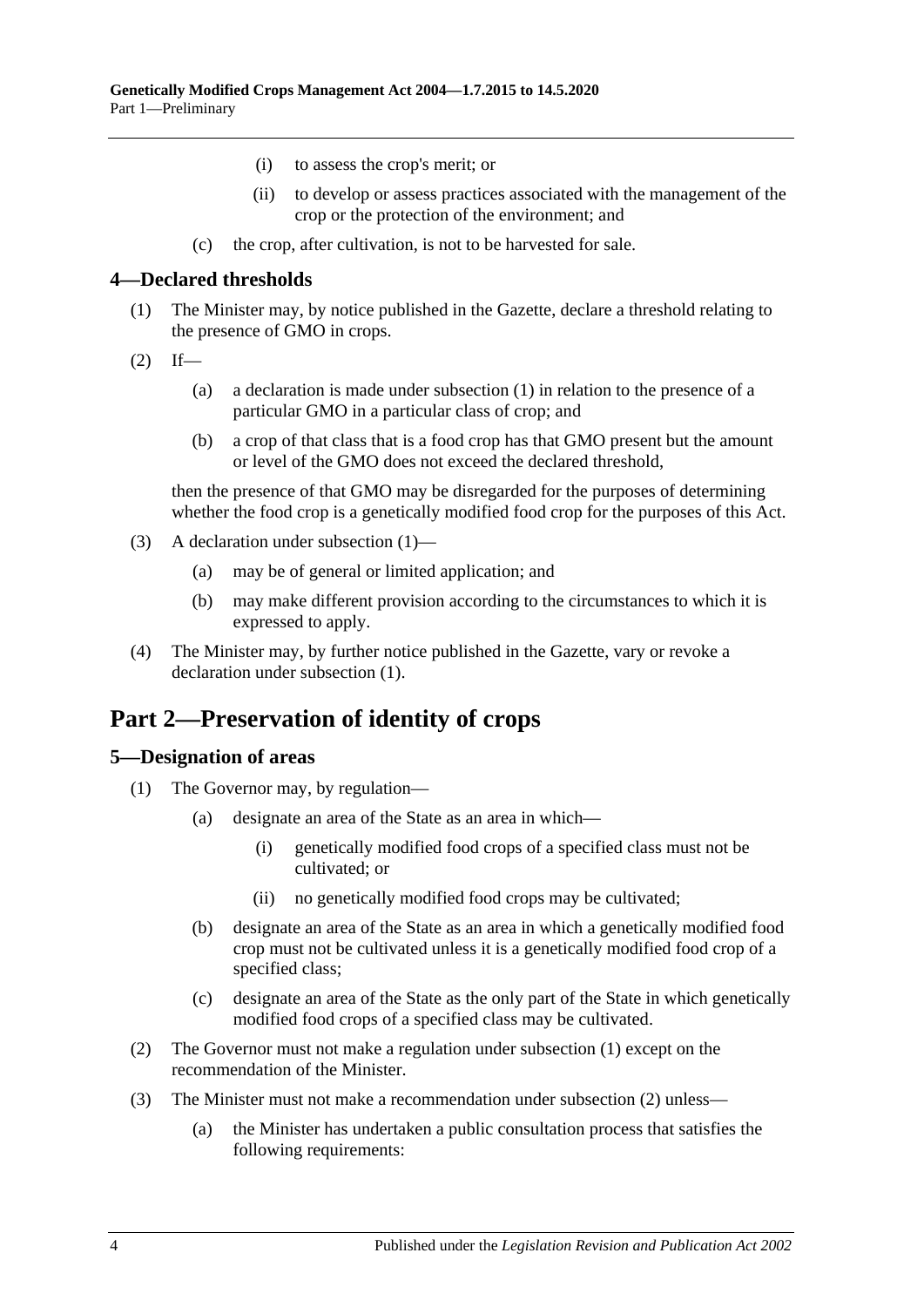- (i) the process must provide for public notice to be given in relation to the proposal to recommend the making of a regulation under [subsection](#page-3-4) (1); and
- (ii) the process must allow interested persons to make representations in writing to the Minister over a period of at least 6 weeks specified in the notice; and
- (iii) the process must provide for at least 1 public meeting to be held in an area to be affected by the proposal during the period specified in the notice; and
- (b) the Minister is satisfied that the regulation should be made for marketing purposes.
- <span id="page-4-1"></span>(4) If the Governor has designated an area under [subsection](#page-3-6) (1)(b) or [\(c\),](#page-3-7) the entitlement of a person to cultivate a genetically modified food crop within the area (as provided by the relevant regulation) is subject to the requirement that the cultivation must be within the ambit of a declaration of the Minister made under [subsection](#page-4-0) (5) for the purposes of this subsection (and cultivation must not occur unless or until this requirement is satisfied).
- <span id="page-4-2"></span><span id="page-4-0"></span>(5) For the purposes of [subsection](#page-4-1) (4), the Minister may in relation to a specified class of genetically modified food crop, by notice published in the Gazette, make a declaration under this subsection if the Minister is satisfied that—
	- (a) appropriate and effective systems have been developed to ensure the segregation of any genetically modified food crop of that class, or of any GM related material, from other crops, materials, products or things in order to preserve the identity of those other crops, materials, products or things; and
	- (b) persons involved in the cultivation of a genetically modified food crop of that class, or in any process associated with such a crop or with any GM related material, can reasonably be expected to comply with the systems contemplated under [paragraph](#page-4-2) (a); and
	- (c) an assessment has been undertaken of the likely impact (if any) that the cultivation of crops of that class within the relevant designated area will have on relevant markets (including markets for other forms of crops, materials, products or things) and that, in the circumstances, it is reasonable for cultivation of crops of that class to proceed in that designated area.
- <span id="page-4-3"></span>(6) The Minister may, by subsequent notice published in the Gazette, vary or revoke a declaration under [subsection](#page-4-0) (5).
- (7) The Minister may, in a notice under [subsection](#page-4-3) (6) or by subsequent notice in the Gazette, make any provision of a saving or transitional nature.
- (8) The Minister must, before making a recommendation or declaration under this section, consult with the Advisory Committee and take into account any advice provided by the Advisory Committee in relation to the matter.
- (9) As soon as practicable after publishing a notice under this section, the Minister should cause a copy of the notice to be published—
	- (a) in a newspaper circulating generally throughout the State; and
	- (b) on the Department's website.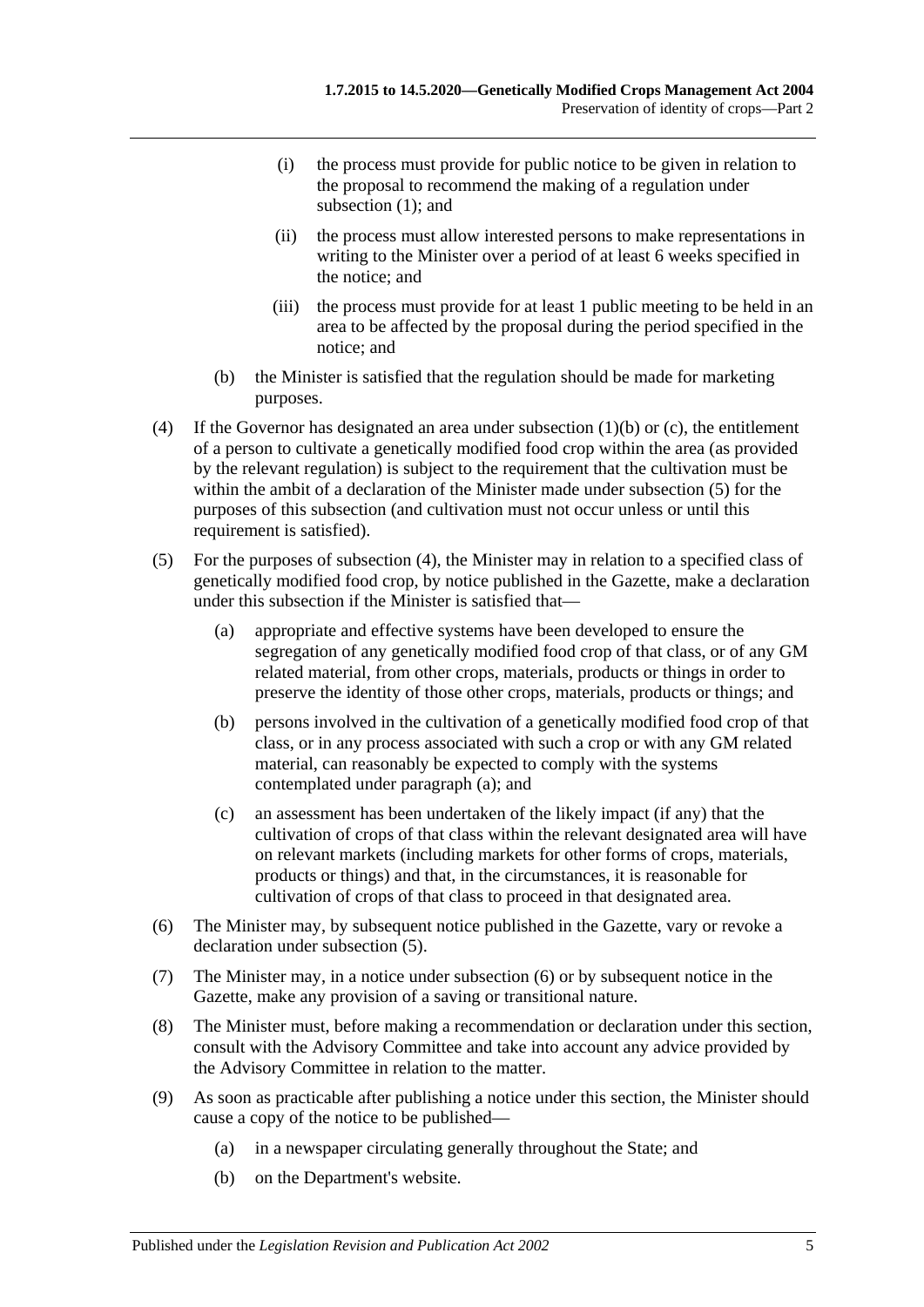- (10) The Governor may, by regulation, designate criteria that the Advisory Committee must take into account for the purposes of giving advice to the Minister under this section.
- <span id="page-5-1"></span>(11) The Governor may, by regulation (whether or not in conjunction with a regulation under [subsection](#page-3-4) (1)), prescribe requirements that must be complied with if a person is involved in the cultivation of a genetically modified food crop or in any process associated with any such crop or with any GM related material.
- (12) A person is guilty of an offence if—
	- (a) the person cultivates a crop in contravention of [subsection](#page-3-4) (1) or [\(4\);](#page-4-1) or
	- (b) the person contravenes, or fails to comply with, a requirement under [subsection](#page-5-1)  $(11)$ .

Maximum penalty: \$200 000.

### <span id="page-5-0"></span>**6—Exemptions**

- (1) The Minister may, by notice published in the Gazette (an *exemption notice*), confer exemptions from the operation of [section](#page-3-2) 5.
- <span id="page-5-3"></span><span id="page-5-2"></span>(2) However, the Minister must not confer an exemption unless—
	- (a) the purpose of the exemption is to allow a specified person—
		- (i) to cultivate a genetically modified food crop on a limited scale under, and in accordance with, a GMO licence authorising the release of the relevant GMO into the environment for the purposes of an experiment; or
		- (ii) to cultivate a genetically modified food crop on a limited and contained basis at a specified place or places; or
		- (iii) to cultivate a genetically modified food crop on the basis that all dealings with the crop will be undertaken by the same person (or by a person or person acting on behalf of the same person) under a *closed loop system* that includes processes and procedures designed to ensure the segregation of the crop, and of any GM related material, from other crops, materials, products or things in order to preserve the identity of those other crops, materials, products or things; and
	- (b) the Minister is satisfied that it is reasonable that the exemption be granted after taking into account market requirements.
- (3) The Minister must, before granting an exemption under [subsection](#page-5-2) (2)(a)(ii) or [\(iii\),](#page-5-3) consult with the Advisory Committee and take into account any advice provided by the Advisory Committee in relation to the matter.
- (4) An exemption may be granted by the Minister on such conditions as the Minister thinks fit.
- (5) The Minister may, by further notice published in the Gazette—
	- (a) vary or revoke an exemption; or
	- (b) vary or revoke a condition of an exemption.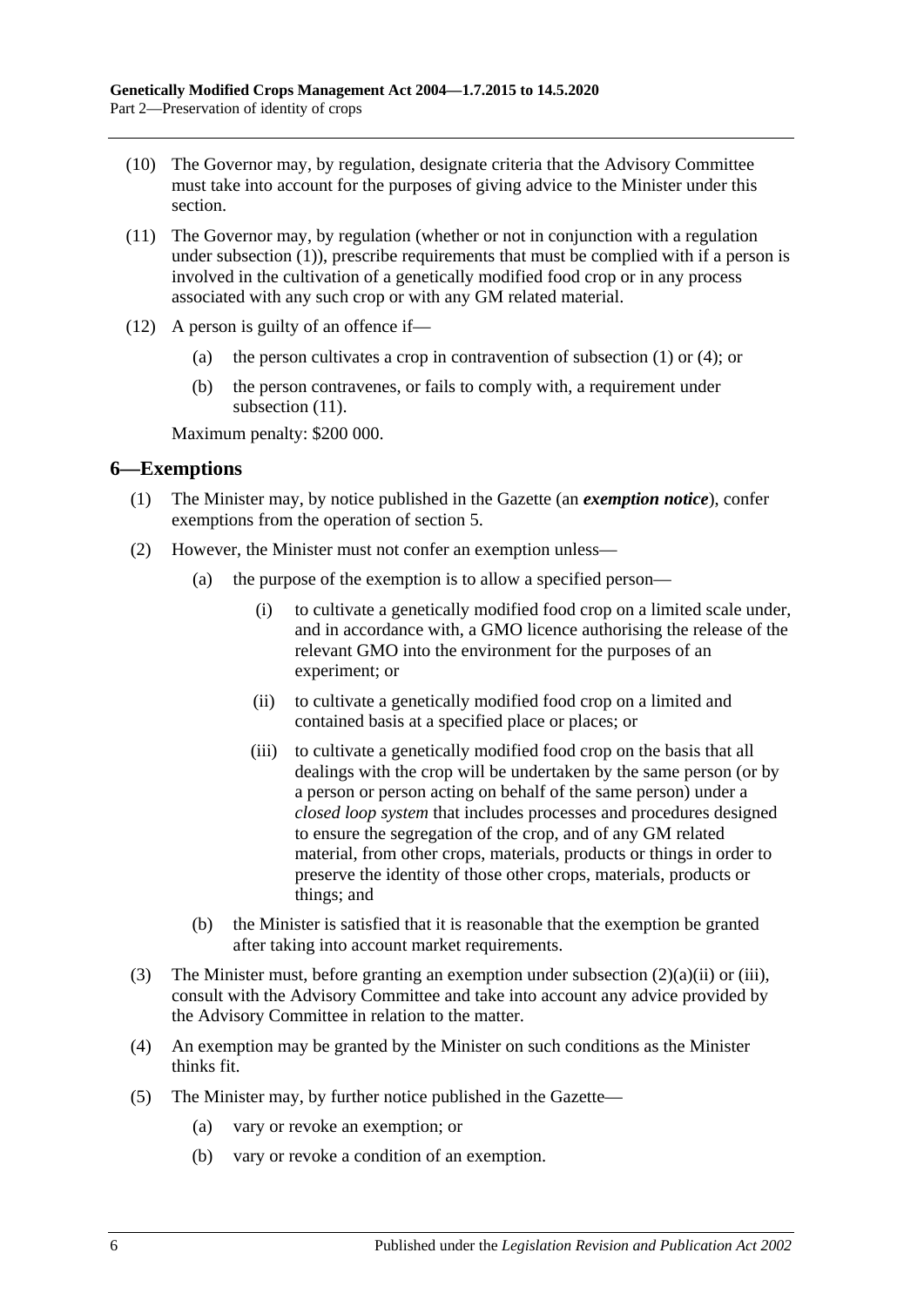(6) A person is guilty of an offence if the person contravenes, or fails to comply with, a condition of an exemption under this section. Maximum penalty: \$200 000.

<span id="page-6-0"></span>**7—Related matters**

- (1) The Minister may, before taking any action under this Part—
	- (a) seek advice or submissions from any person or body;
	- (b) take such other action or initiate such other investigations as the Minister thinks fit.
- <span id="page-6-5"></span>(2) The regulations may prescribe fees or charges in relation to the assessment of applications, proposals or submissions furnished or made to the Minister with respect to the taking of any action (whether by the Governor or the Minister) under this Part.
- (3) A regulation under [subsection](#page-6-5) (2) may—
	- (a) prescribe differential fees or charges;
	- (b) provide for fees or charges to be determined according to prescribed factors, or according to the determination of the Minister.
- (4) The Minister may require that any application, proposal or submission made for the purposes of this Part be made in a manner and form determined by the Minister.

# <span id="page-6-1"></span>**Part 3—Administration**

# <span id="page-6-2"></span>**Division 1—GM Crop Advisory Committee**

### <span id="page-6-3"></span>**8—Establishment of Advisory Committee**

- (1) The *GM Crop Advisory Committee* is established.
- (2) The Advisory Committee has the functions assigned to the Advisory Committee by this Act or the Minister.

### <span id="page-6-4"></span>**9—Membership of Advisory Committee**

- (1) The Advisory Committee consists of between 9 and 11 members appointed by the Minister of whom—
	- (a) at least 1 must have appropriate knowledge of, and experience in dealing with, issues surrounding the provision of seeds and propagating material within the primary production sector; and
	- (b) at least 1 must have appropriate knowledge of, and experience in, the production of crops generally; and
	- (c) at least 1 must have a particular interest in the production of crops that are GM-free; and
	- (d) at least 1 must have appropriate knowledge of, and experience in, the handling, transportation, storage and delivery of crops and associated products; and
	- (e) at least 1 must have appropriate knowledge of, and experience in, the marketing of crops and associated products; and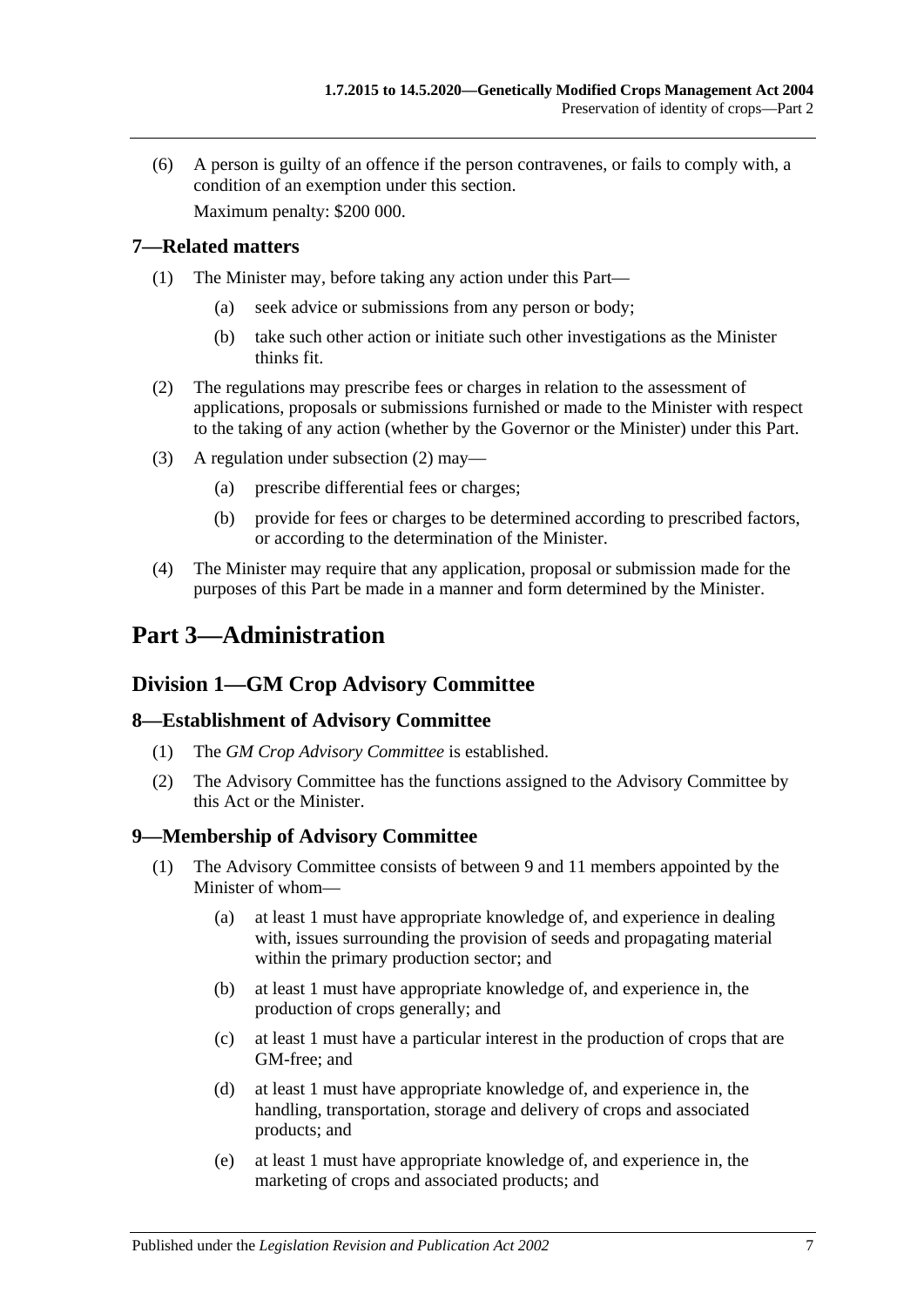- (f) 1 must be a person who is engaged in the administration of this Act; and
- (g) 1 must be a person who is directly involved in exporting, wholesaling or retailing food or food products.
- (1a) The Minister will appoint a member of the Advisory Committee to be the presiding member of the committee.
- (2) At least 2 members of the Advisory Committee must be women and at least 2 members must be men.

#### <span id="page-7-0"></span>**10—Terms and conditions of membership**

- (1) A member of the Advisory Committee will be appointed on conditions determined by the Minister for a term, not exceeding 3 years, specified in the instrument of appointment and, at the expiration of a term of appointment, is eligible for reappointment.
- (2) The Minister may appoint a suitable person to be the deputy of a member of the Advisory Committee and the deputy may act as a member of the Advisory Committee during any period of absence of the member.
- <span id="page-7-4"></span>(3) The Minister may remove a member of the Advisory Committee from office—
	- (a) for breach of, or non-compliance with, a condition of appointment; or
	- (b) for misconduct; or
	- (c) for failure or incapacity to carry out official duties satisfactorily.
- (4) The office of a member of the Advisory Committee becomes vacant if the member—
	- (a) dies; or
	- (b) completes a term of office and is not reappointed; or
	- (c) resigns by written notice to the Minister; or
	- (d) is removed from office under [subsection](#page-7-4) (3).

### <span id="page-7-1"></span>**11—Remuneration**

A member of the Advisory Committee is entitled to remuneration, allowances and expenses determined by the Minister.

#### <span id="page-7-2"></span>**12—Conflict of interest under Public Sector (Honesty and Accountability) Act**

A member of the Advisory Committee will not be taken to have a direct or indirect interest in a matter for the purposes of the *[Public Sector \(Honesty and Accountability\)](http://www.legislation.sa.gov.au/index.aspx?action=legref&type=act&legtitle=Public%20Sector%20(Honesty%20and%20Accountability)%20Act%201995)  Act [1995](http://www.legislation.sa.gov.au/index.aspx?action=legref&type=act&legtitle=Public%20Sector%20(Honesty%20and%20Accountability)%20Act%201995)* by reason only of the fact that the member has an interest in a matter that is shared in common with the public or persons engaged in or associated with the industry in which the member works generally, or a substantial section of the public or such persons.

#### <span id="page-7-3"></span>**13—Validity of acts**

An act or proceeding of the Advisory Committee is not invalid by reason only of a vacancy in its membership or a defect in the appointment of a member.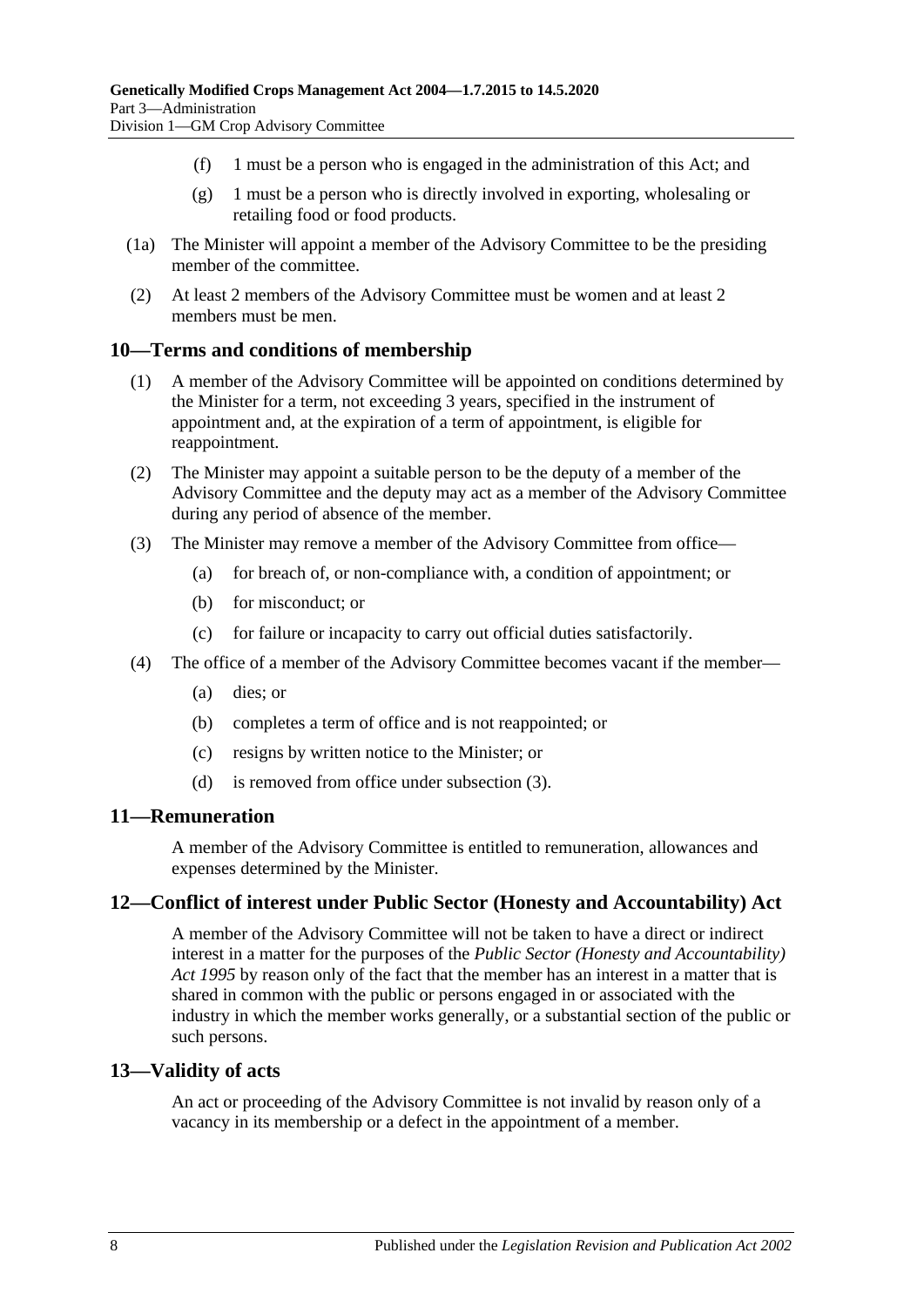### <span id="page-8-0"></span>**14—Procedures**

- (1) A quorum of the Advisory Committee consists of 6 members.
- (2) If the presiding member of the Advisory Committee is absent from a meeting of the Advisory Committee, a member chosen by the members present at the meeting will preside.
- (3) A decision carried by a majority of the votes cast by the members present at a meeting of the Advisory Committee is a decision of the Advisory Committee.
- (4) Each member present at a meeting of the Advisory Committee has 1 vote on any question arising for decision and, if the votes are equal, the member presiding at the meeting may exercise a casting vote.
- (5) A conference by telephone or other electronic means between the members of the Advisory Committee will, for the purposes of this section, be taken to be a meeting of the Advisory Committee at which the participating members are present if—
	- (a) notice of the conference is given to all members in the manner determined by the Advisory Committee for the purpose; and
	- (b) each participating member is capable of communicating with every other participating member during the conference.
- (6) A proposed resolution of the Advisory Committee becomes a valid decision of the Advisory Committee despite the fact that it is not voted on at a meeting of the Advisory Committee if—
	- (a) notice of the proposed resolution is given to all members of the Advisory Committee in accordance with procedures determined by the Advisory Committee; and
	- (b) a majority of the members express concurrence in the proposed resolution by letter, telegram, telex, facsimile transmission or other written communication setting out the terms of the resolution.
- (7) The Advisory Committee must have accurate minutes kept of its meetings.
- (8) Subject to this Act, the Advisory Committee may determine its own procedures.

### <span id="page-8-1"></span>**15—Expert and other assistance**

The Advisory Committee may, in connection with the performance of its functions—

- (a) engage experts or consultants;
- (b) seek advice or submissions from any person or body;
- (c) undertake inquiries or initiate investigations;
- (d) inform itself of any matter in any other manner, as it thinks fit.

# <span id="page-8-2"></span>**Division 2—Inspectors and powers of inspection**

### <span id="page-8-3"></span>**16—Appointment of inspectors**

- (1) The Minister may appoint persons to be inspectors for the purposes of this Act.
- (2) An appointment may be made subject to conditions or limitations specified in the instrument of appointment.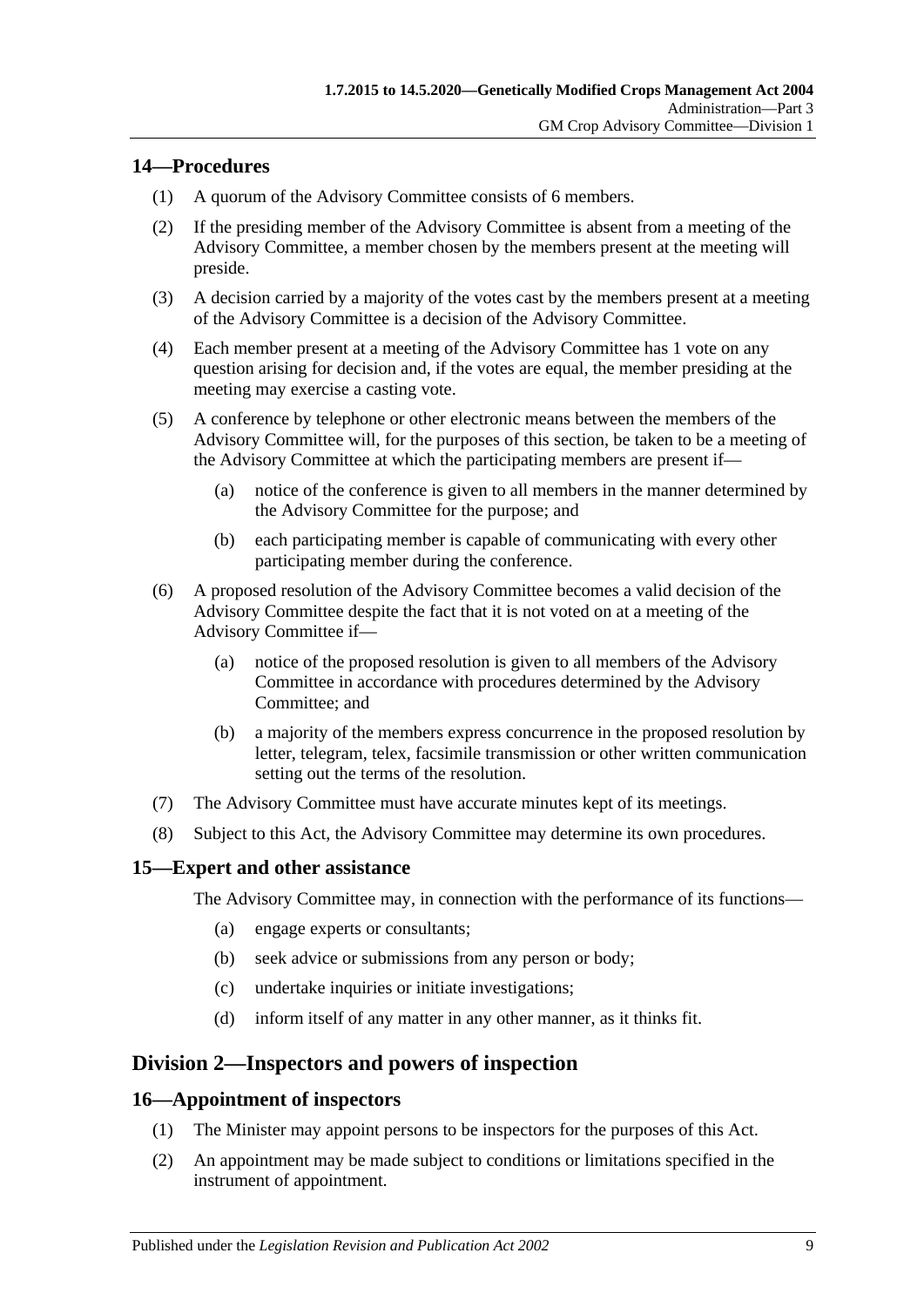- (3) An inspector must be issued with an identity card containing a recent photograph of the inspector.
- (4) An inspector must carry his or her identity card at all times when exercising or performing powers or functions as an inspector.
- (5) The Minister may vary or revoke an appointment at any time.

### <span id="page-9-3"></span><span id="page-9-0"></span>**17—Powers of inspectors and related matters**

- (1) This Act is to be read as if Part 11 Divisions 3 to 5 (inclusive) and 7 to 11 (inclusive) of the *[Gene Technology Act](http://www.legislation.sa.gov.au/index.aspx?action=legref&type=act&legtitle=Gene%20Technology%20Act%202001) 2001* were incorporated into this Act, subject to any modifications, additions or exclusions prescribed by regulation, together with any definitions contained in the *[Gene Technology Act](http://www.legislation.sa.gov.au/index.aspx?action=legref&type=act&legtitle=Gene%20Technology%20Act%202001) 2001* of terms used in those provisions.
- (2) Without limiting [subsection](#page-9-3) (1), the grounds on which an inspector may enter any premises will be taken to include to determine whether there is an actual or potential risk to a market from the presence of a crop, GMO or GM related material on the premises.

# <span id="page-9-1"></span>**Part 4—Miscellaneous**

### <span id="page-9-2"></span>**18—Orders for destruction of crops or material**

- (1) The Minister may, by instrument in writing—
	- (a) order the destruction of a crop if the Minister is satisfied that the crop has been cultivated or dealt with in contravention of this Act;
	- (b) order the destruction of any GM related material if the Minister is satisfied that the material has been produced, used or dealt with in contravention of this Act, or is associated with any crop that has been cultivated or dealt with in contravention of this Act.
- <span id="page-9-4"></span>(2) For the purpose of giving effect to an order under this section, an inspector may, by force of this section—
	- (a) enter the land on which any crop or GM related material is situated and, if necessary, enter premises on the land; and
	- (b) seize any crop or GM related material; and
	- (c) destroy any crop or GM related material, either on the land or elsewhere.
- (3) However, before an inspector takes action to seize or destroy a crop or GM related material under [subsection](#page-9-4) (2), the inspector must ensure that an owner or occupier of the land has been given a reasonable opportunity to take action to remove or destroy the crop or GM related material in response to the particular order.
- (4) The reasonable costs and expenses incurred by an inspector or the Department in taking action under this section may be recovered by the Minister as a debt from the person who has acted in contravention of this Act.
- <span id="page-9-5"></span> $(5)$  If—
	- (a) a person suffers loss or damage as a result of the exercise of powers under this section in relation to a crop or any GM related material; and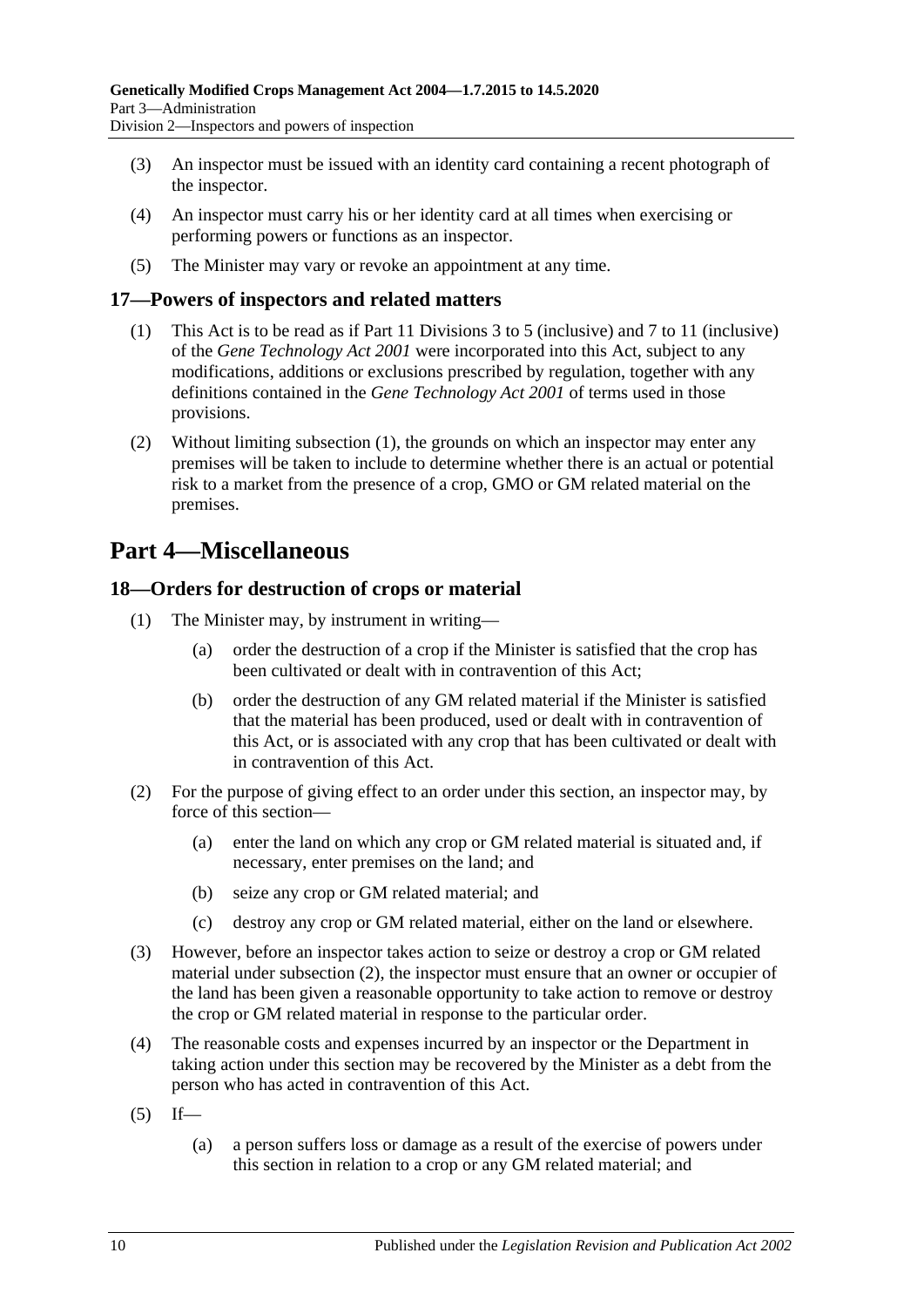(b) proceedings for an offence against this Act involving the relevant crop or material have not been commenced within 12 months after the exercise of powers under this section, or such proceedings are commenced within that time but those proceedings are subsequently discontinued or the defendant is acquitted,

then the person who has suffered the loss or damage is entitled to reasonable compensation (payable by the Crown) for that loss or damage.

(6) An amount payable under [subsection](#page-9-5) (5) (if any) may be recovered by the person as a debt from the Crown in a court of competent jurisdiction.

### <span id="page-10-0"></span>**19—Power of delegation**

- (1) The Minister may delegate to a body or person (including a person for the time being holding or acting in a specified office or position) a function or power of the Minister under this Act.
- (2) A delegation under this section—
	- (a) must be by instrument in writing; and
	- (b) may be absolute or conditional; and
	- (c) does not derogate from the ability of the Minister to act in any matter; and
	- (d) is revocable at will.
- (3) A function or power delegated under this section may, if the instrument of delegation so provides, be further delegated.

### <span id="page-10-1"></span>**20—False or misleading information**

A person who furnishes information to the Minister or the Advisory Committee for the purposes of this Act that is false or misleading in a material particular is guilty of an offence.

Maximum penalty: \$10 000.

### <span id="page-10-2"></span>**21—Proceedings for offences**

- (1) Proceedings for an offence against this Act may only be commenced by—
	- (a) the Minister; or
	- (b) the Chief Executive of the Department; or
	- (c) an inspector; or
	- (d) a person acting with the authorisation in writing of the Minister.
- (2) An apparently genuine document purporting to be under the hand of the Minister and to authorise the commencement of proceedings under this Act must be accepted in legal proceedings, in the absence of proof to the contrary, as proof of the authorisation.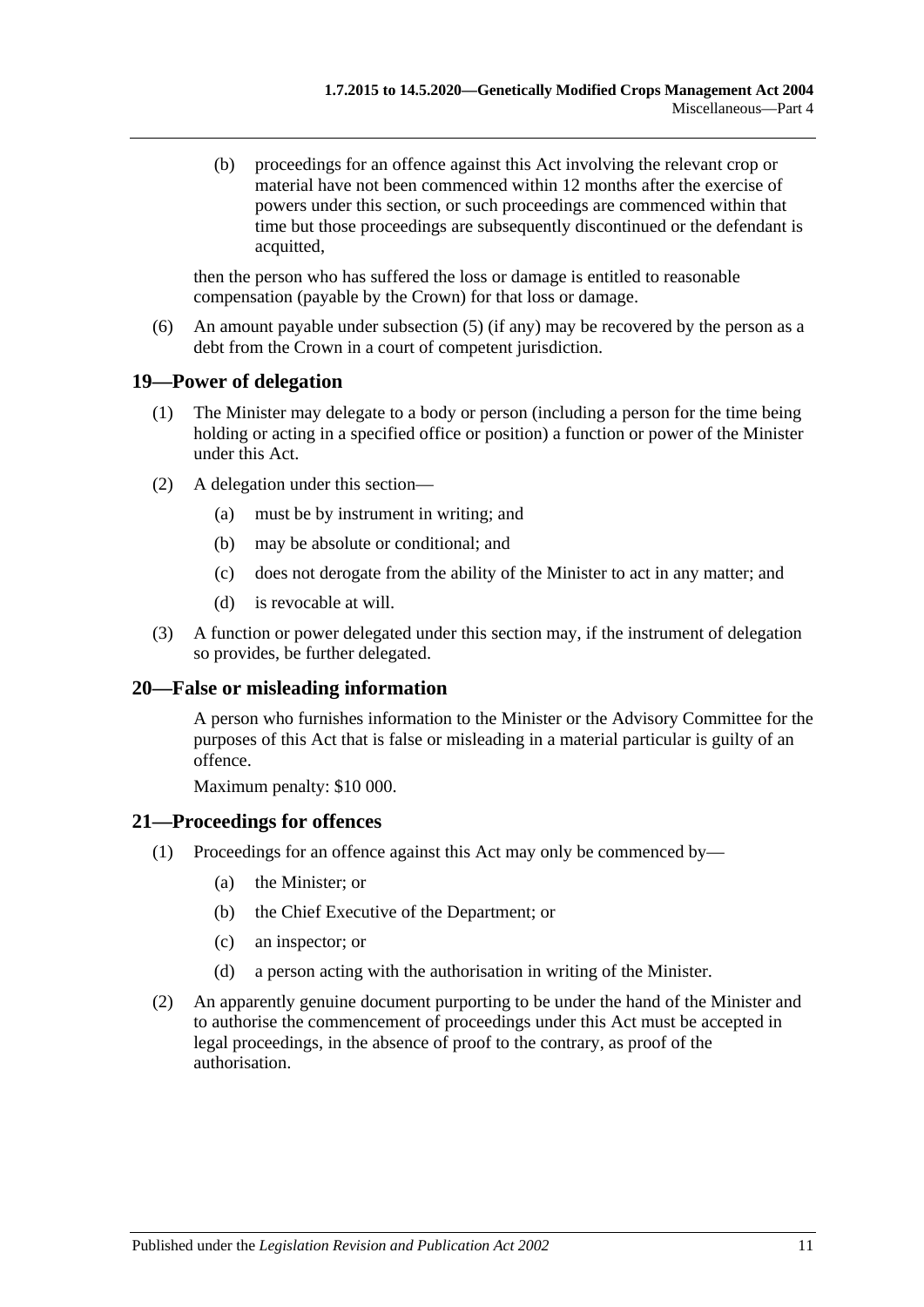### <span id="page-11-0"></span>**22—Offences by bodies corporate**

- (1) If a body corporate is guilty of an offence against this Act (other than an offence against [section](#page-10-1) 20 or an offence against the regulations), each member of the governing body, and the manager, of the body corporate are guilty of an offence and liable to the same penalty as is prescribed for the principal offence unless the member or the manager (as the case may be) proves that he or she could not by the exercise of due diligence have prevented the commission of the offence.
- (2) A person may be prosecuted and convicted of an offence under this section whether or not the body corporate has been prosecuted or convicted of the offence committed by the body corporate.
- (3) The regulations may make provision in relation to the criminal liability of a member of the governing body, or the manager, of a body corporate that is guilty of an offence against the regulations.

### <span id="page-11-1"></span>**23—Continuing offence**

- (1) A person convicted of an offence against a provision of this Act in respect of a continuing act or omission—
	- (a) is liable, in addition to the penalty otherwise applicable to the offence, to a penalty for each day during which the act or omission continued of not more than one-tenth of the maximum penalty prescribed for that offence; and
	- (b) is, if the act or omission continues after the conviction, guilty of a further offence against the provision and liable, in addition to the penalty otherwise applicable to the further offence, to a penalty for each day during which the act or omission continued after the conviction of not more than one-tenth of the maximum penalty prescribed for the offence.
- (2) If an offence consists of an omission to do something that is required to be done, the omission will be taken to continue for as long as the thing required to be done remains undone after the end of the period for compliance with the requirement.

### <span id="page-11-2"></span>**24—Orders on conviction for an offence**

- <span id="page-11-3"></span>(1) If a person is convicted of an offence against this Act, the court by which the conviction is recorded may, in addition to any penalty that it may impose, do one or more of the following:
	- (a) order the person to take specified action to make good any contravention or default on which the conviction is based in a manner, and within a period, specified by the court (including an order that the person destroy any crop that has been found to have been cultivated in contravention of this Act, or that the person deal with or destroy any GM related material);
	- (b) order the person to pay to the Crown an amount determined by the court to be equal to a fair assessment of any financial benefit that the person, or an associate of the person, has gained, or can reasonably be expected to gain, as a result of the commission of the offence;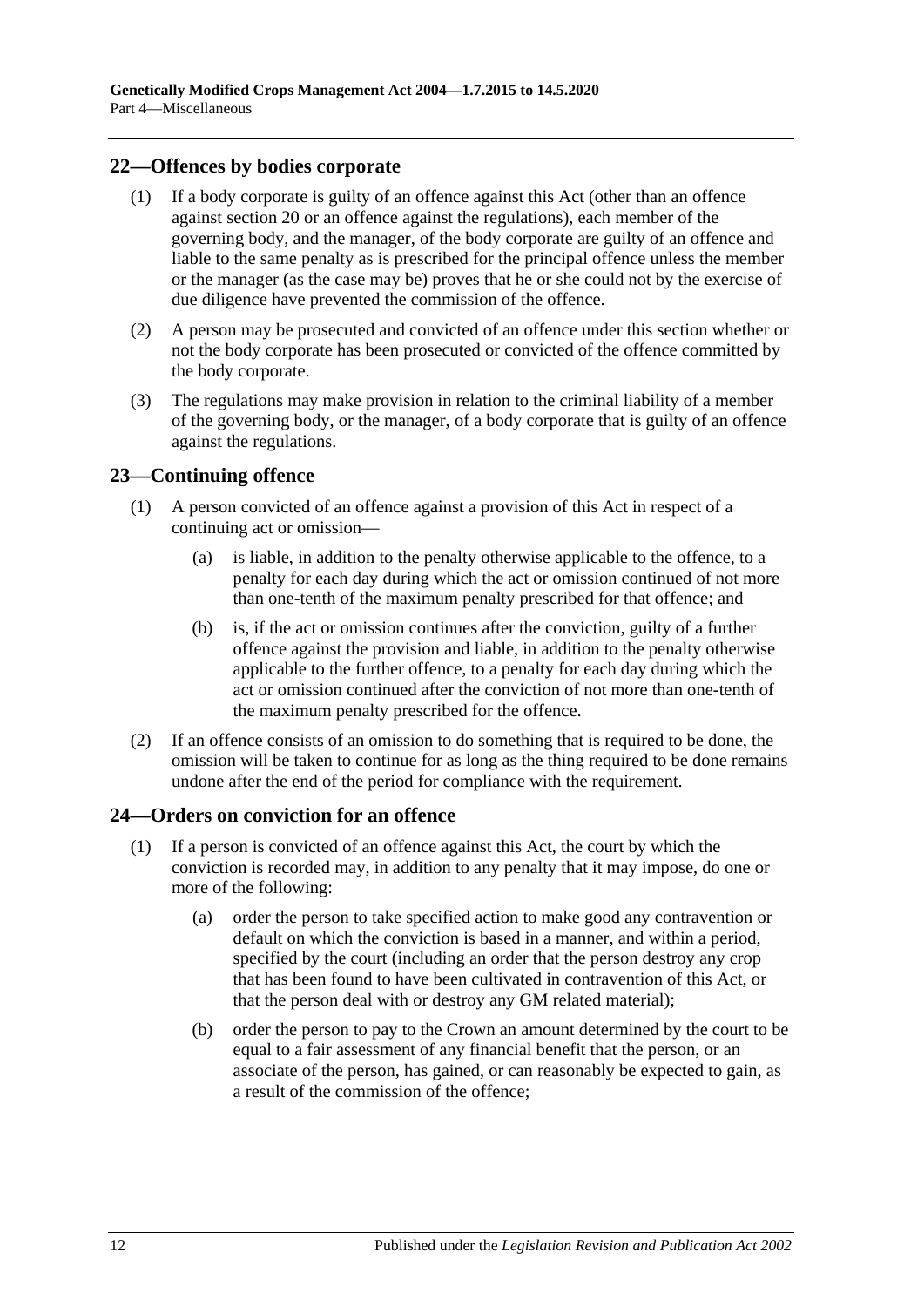- (c) order the person to pay to any person who has suffered loss or damage as a result of any contravention or default on which the conviction is based, or who has incurred costs or expenses as a result of any such contravention or default, compensation for the loss or damage or an amount for or towards those costs or expenses.
- <span id="page-12-2"></span>(2) For the purposes of [subsection](#page-11-3) (1)(b), a person is an *associate* of another if—
	- (a) they are married or domestic partners; or
	- (b) one is the parent, child, brother or sister of the other; or
	- (c) they are in partnership; or
	- (d) they are both trustees or beneficiaries of the same trust, or one is a trustee and the other is a beneficiary of the same trust; or
	- (e) one is a body corporate or other entity (whether inside or outside Australia) and the other is a director or member of the governing body of the body corporate or other entity; or
	- (f) one is a body corporate or other entity (whether inside or outside Australia) and the other is a person who has a legal or equitable interest in 5 per cent or more of the share capital of the body corporate or other entity; or
	- (g) they are related bodies corporate within the meaning of the *Corporations Act 2001* of the Commonwealth; or
	- (h) a relationship of a prescribed kind exists between them; or
	- (i) a chain of relationships can be traced between them under any one or more of the above paragraphs.
- (3) For the purposes of [subsection](#page-12-2) (2)(d), a *beneficiary* of a trust includes an object of a discretionary trust.
- (4) In this section—

*domestic partner* means a person who is a domestic partner within the meaning of the *[Family Relationships Act](http://www.legislation.sa.gov.au/index.aspx?action=legref&type=act&legtitle=Family%20Relationships%20Act%201975) 1975*, whether declared as such under that Act or not.

# <span id="page-12-0"></span>**25—Evidentiary provision**

In any proceedings, a certificate executed by the Minister certifying as to a matter relating to—

- (a) a delegation, authority or appointment under this Act; or
- (b) any requirement to consult with the Advisory Committee under this Act; or
- (c) the details of any analysis carried out on a sample of a crop or other material,

constitutes proof, in the absence of proof to the contrary, of the matter so certified.

### <span id="page-12-1"></span>**26—Immunity from liability**

- (3) No liability attaches to the Crown (or to the Minister) by virtue of the fact—
	- (a) that the Governor has made a regulation under [Part 2;](#page-3-1) or
	- (b) that the Minister has made a recommendation, declaration or determination, or granted an exemption, under [Part 2.](#page-3-1)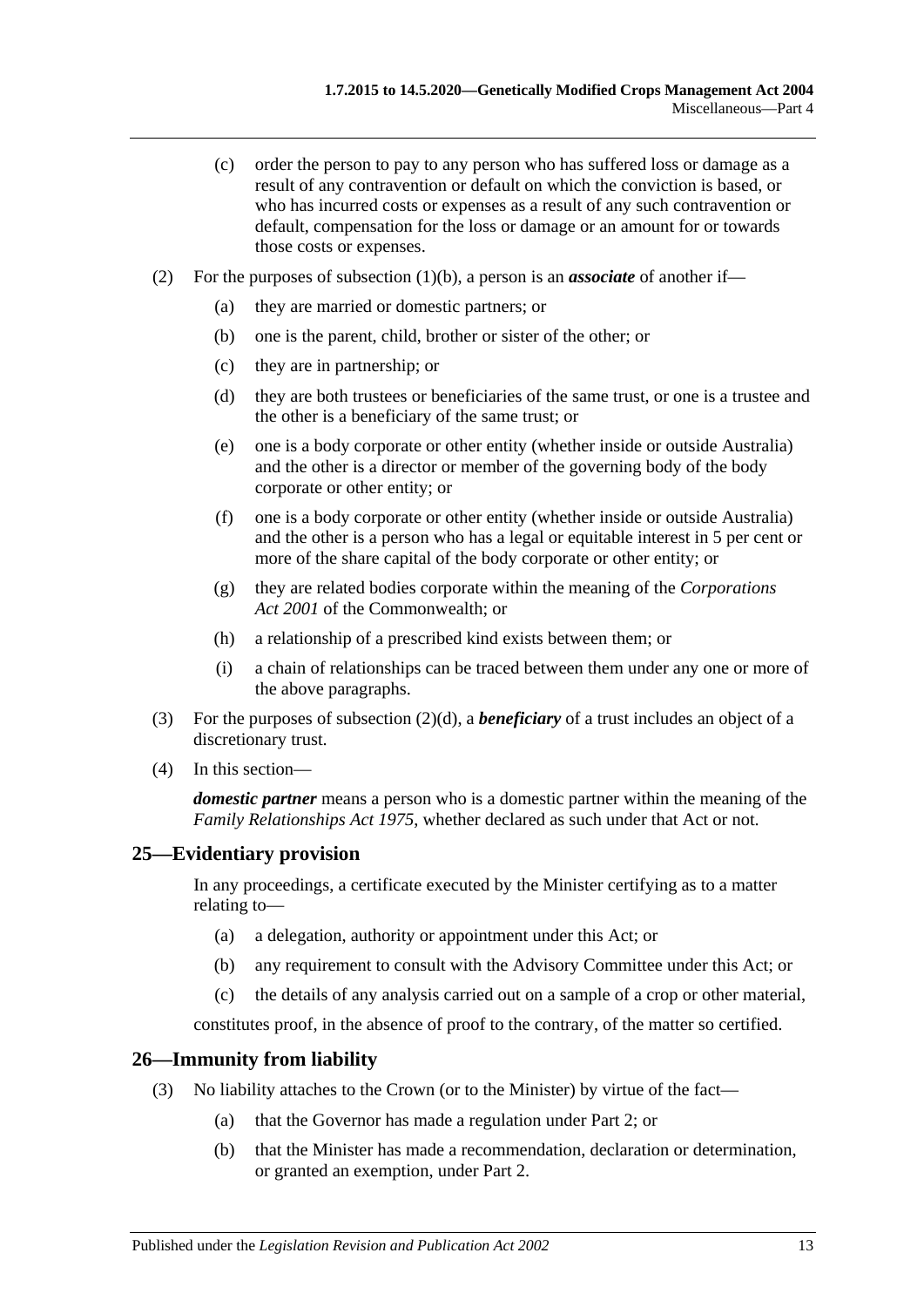## <span id="page-13-0"></span>**27—Special protection from liability for the spread of genetically modified plant material**

- (1) In this section—
	- (a) *genetically modified plant material* means—
		- (a) a plant or propagating material that is a GMO, or that is derived or produced from a GMO; or
		- (b) a GMO that is capable of modifying a plant or propagating material;
	- (b) *propagating material* means seed or other material from which a plant can be propagated.

<span id="page-13-2"></span>
$$
(2) \quad \text{If} \quad -
$$

- (a) genetically modified plant material is present on any land; and
- (b) the existence of the material on the land is attributable to the spread, dissemination or persistence of the material; and
- (c) the original introduction of such material to the land was not knowingly undertaken by or on behalf of any person who is, or who has been, an owner or occupier of the land,

then no action may be brought in a South Australian court or under South Australian law against a person who is an owner or occupier of the land on account of the fact—

- (d) that the material is present on the land; or
- (e) that the person has dealt with the material.
- (3) [Subsection](#page-13-2) (2) does not apply if the relevant court is satisfied—
	- (a) that a person who is an owner or occupier of the relevant land has deliberately dealt with a crop knowing that genetically modified plant material was present in order to gain a commercial benefit; and
	- (b) that, in the interests of justice, another person's rights with respect to that material should be recognised or protected.
- (4) This section extends to any case where genetically modified plant material was present on land before the commencement of this Act.

### <span id="page-13-3"></span><span id="page-13-1"></span>**28—Regulations**

- (1) The Governor may make such regulations as are contemplated by this Act or as are necessary or expedient for the purposes of this Act.
- (2) Without limiting the generality of [subsection](#page-13-3) (1), the regulations may—
	- (a) prescribe requirements with respect to the analysis, examination or assessment of any crops, GMOs or GM related material;
	- (b) require the keeping of records and other information in connection with any activity associated with crops, GMOs or GM related material;
	- (c) require the provision of any report, statement, document or other information in connection with the administration or operation of this Act;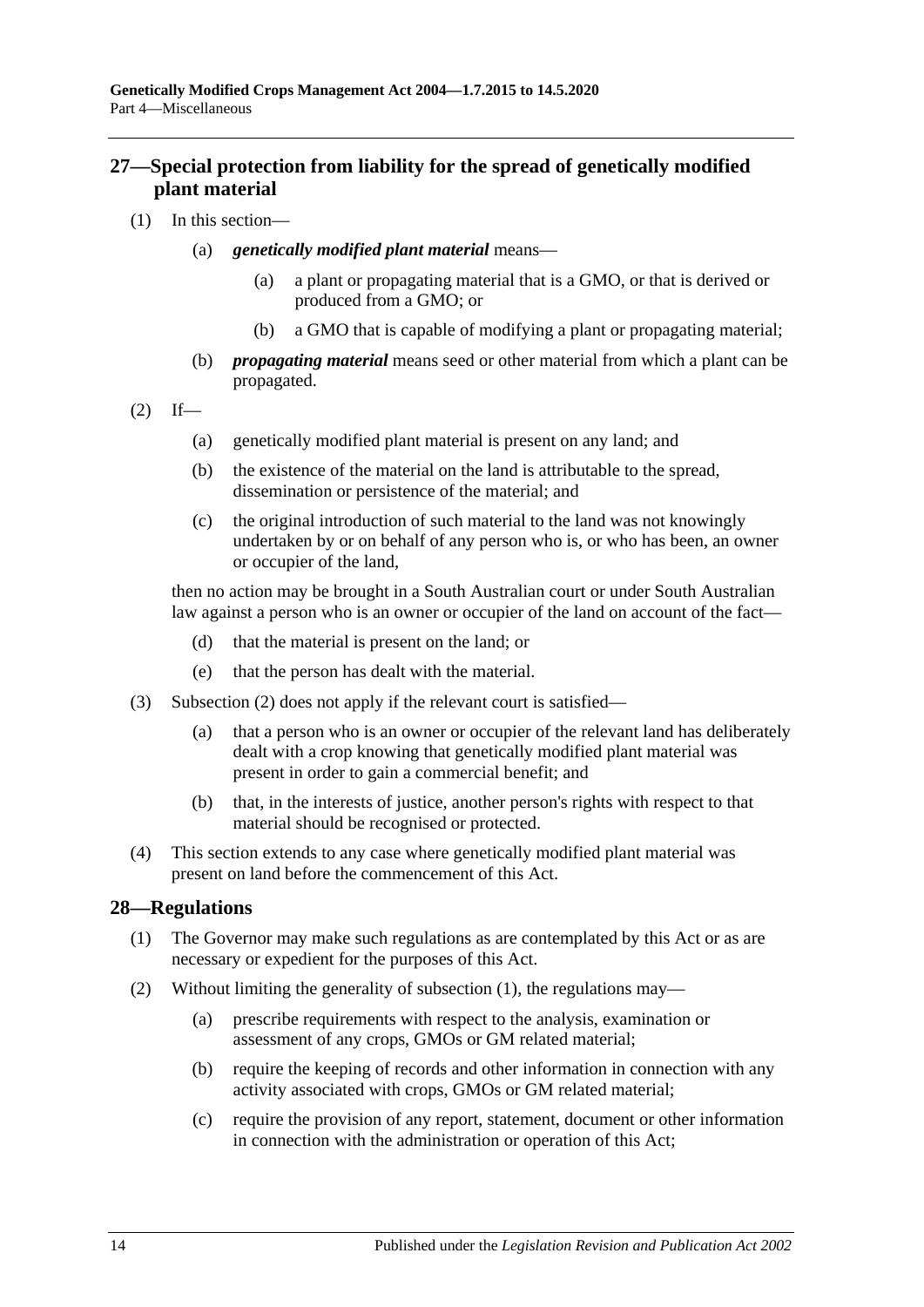- (d) prohibit, restrict or regulate any dealing with any crop, GMOs or GM related material;
- (e) prescribe requirements with respect to the preservation of the source, nature or identity of any material;
- (f) require the giving of notice of the occurrence of any prescribed class of event, or the giving of notice in prescribed circumstances;
- (g) prescribe any procedure associated with any process under this Act (including by making provision as to what constitutes the giving of public notice for the purposes of this Act);
- (h) fix fees or charges to be paid in relation to any matter associated with the administration or operation of this Act;
- (i) provide for evidence in proceedings for an offence against the regulations;
- (j) prescribe fines, not exceeding \$10 000, for a contravention of, or failure to comply with, a regulation.
- (3) Regulations under this Act—
	- (a) may be of general or limited application; and
	- (b) may make different provision according to the matters or circumstances to which they are expressed to apply; and
	- (c) may provide that a matter or thing in respect of which regulations may be made is to be determined according to the discretion of the Minister or any other person or body prescribed by the regulations; and
	- (d) may apply or incorporate, wholly or partially and with or without modification, a code, standard or policy (as in force at the date of the particular regulations, or as in force from time to time) prepared or published by the Minister or any other person or body prescribed by the regulations.

### <span id="page-14-0"></span>**29—Review of Act**

- (1) The Minister must, within 4 years after the commencement of this Act, cause a review of this Act to be undertaken.
- (2) The outcome of the review must be incorporated into a report and the Minister must ensure that a copy of the report is laid before each House of Parliament.

# <span id="page-14-1"></span>**Schedule 1—Transitional provisions**

### <span id="page-14-3"></span><span id="page-14-2"></span>**1—Interim controls**

- (1) [Subsections](#page-3-8) (3) and (8) of [section](#page-3-2) 5 do not apply with respect to a regulation that comes into operation on the day on which that section comes into operation.
- (2) A regulation under [section](#page-3-2) 5 that comes into operation in the manner contemplated by [subclause](#page-14-3) (1) will, unless it has already expired or been revoked, expire on the fourth anniversary of the commencement of this Act.
- (3) Subsection (3) of section 6 does not apply with respect to an exemption that comes into operation on the day on which that section comes into operation.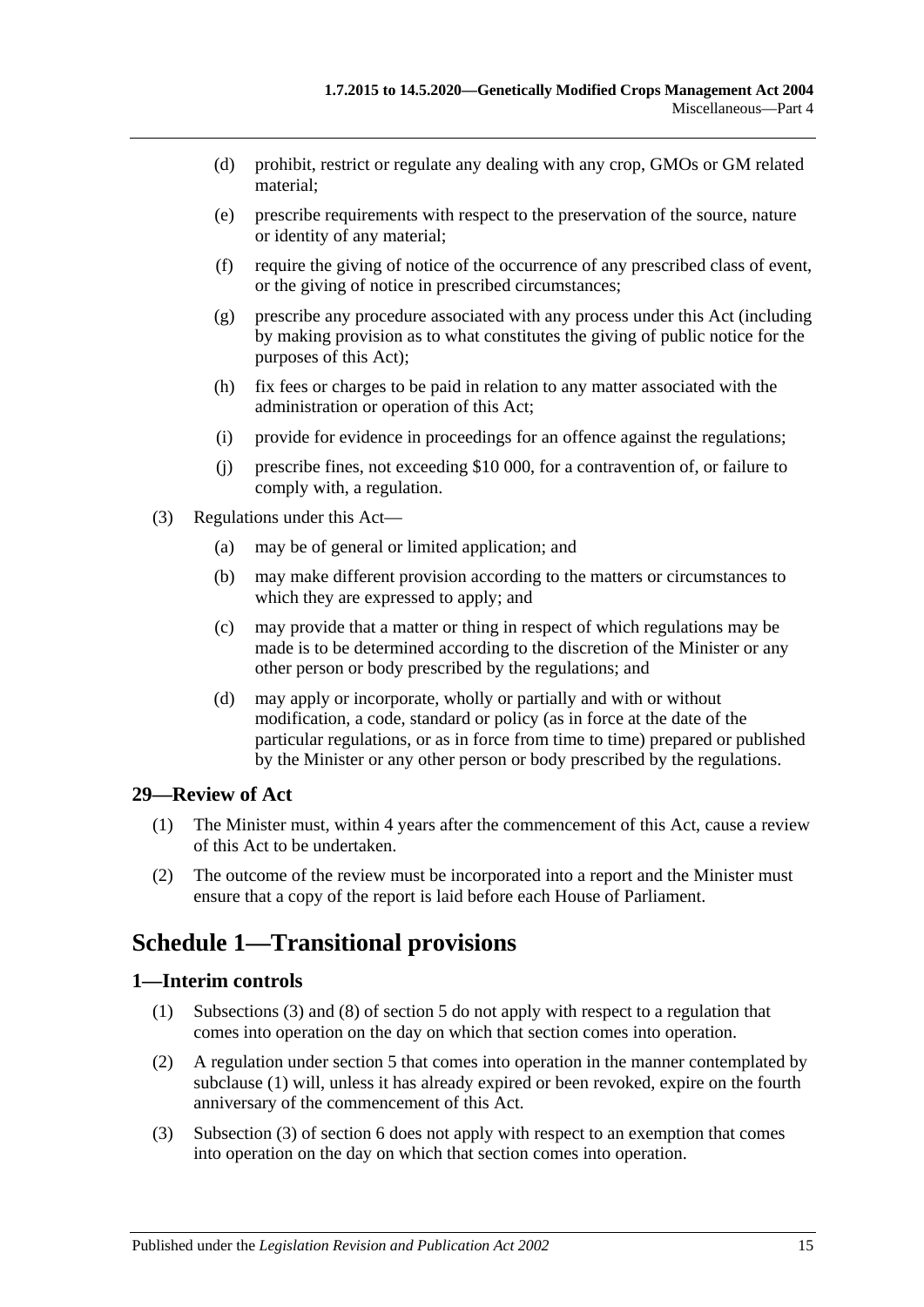### <span id="page-15-2"></span><span id="page-15-0"></span>**2—Crops established before commencement of Act**

- (1) A regulation, declaration or determination under this Act may apply to or in relation to a crop or any GM related material planted or in existence before the commencement of this Act.
- (2) However, a regulation within the ambit of [subclause](#page-15-2) (1) cannot impose a criminal liability on a person with respect to an act or omission occurring before the making of the regulation (but this subclause does not operate with respect to a continuing act or omission after the making of the regulation).

### <span id="page-15-3"></span><span id="page-15-1"></span>**3—Other provisions**

- (1) The Governor may, by regulation, make additional provisions of a saving or transitional nature consequent on the enactment of this Act.
- <span id="page-15-4"></span>(2) A provision of a regulation under [subclause](#page-15-3) (1) may, if the regulation so provides, take effect from the commencement of this Act or from a later day.
- (3) To the extent to which a provision takes effect under [subclause](#page-15-4) (2) from a day earlier than the day of the regulation's publication in the Gazette, the provision does not operate to the disadvantage of a person by—
	- (a) decreasing the person's rights; or
	- (b) imposing liabilities on the person.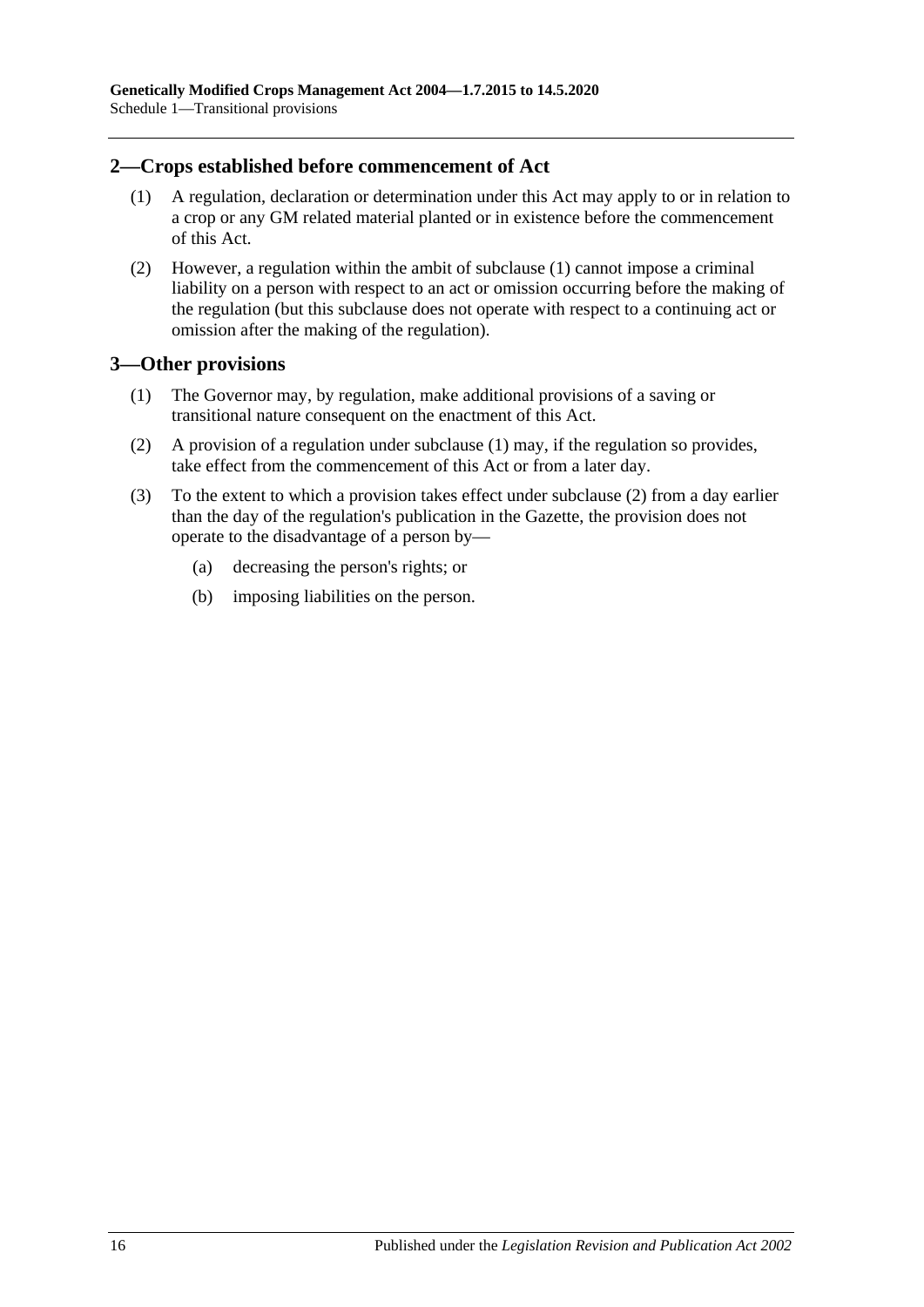# <span id="page-16-0"></span>**Legislative history**

# **Notes**

- Please note—References in the legislation to other legislation or instruments or to titles of bodies or offices are not automatically updated as part of the program for the revision and publication of legislation and therefore may be obsolete.
- Earlier versions of this Act (historical versions) are listed at the end of the legislative history.
- For further information relating to the Act and subordinate legislation made under the Act see the Index of South Australian Statutes or www.legislation.sa.gov.au.

# **Principal Act and amendments**

New entries appear in bold.

| Year No |    | Title                                                                                                              | Assent     | Commencement                                                     |
|---------|----|--------------------------------------------------------------------------------------------------------------------|------------|------------------------------------------------------------------|
| 2004    | -8 | <b>Genetically Modified Crops</b><br>Management Act 2004                                                           | 8.4.2004   | 29.4.2004 (Gazette 22.4.2004 p1086)                              |
| 2006    | 34 | <b>Genetically Modified Crops</b><br>Management (Extension of Review<br>Period and Controls) Amendment<br>Act 2006 | 14.12.2006 | $1.1.2007$ : s 2                                                 |
| 2006    | 43 | <b>Statutes Amendment (Domestic</b><br>Partners) Act 2006                                                          | 14.12.2006 | Pt 40 (s $115$ )—1.6.2007 ( <i>Gazette</i><br>26.4.2007 p1352)   |
| 2009    | 84 | <b>Statutes Amendment (Public Sector</b><br>Consequential Amendments) Act<br>2009                                  | 10.12.2009 | Pt 69 (ss $165 \& 166$ )— $1.2.2010$<br>(Gazette 28.1.2010 p320) |
| 2013    | 16 | Statutes Amendment (Directors'<br>Liability) Act 2013                                                              | 23.5.2013  | Pt 23 (s 47)–17.6.2013 ( <i>Gazette</i><br>6.6.2013 p2498)       |
| 2015 8  |    | <b>Statutes Amendment (Boards and</b><br>Committees—Abolition and<br>Reform) Act 2015                              | 18.6.2015  | Pt 17 (ss $88 \& 89$ )-1.7.2015 (Gazette<br>25.6.2015 p3076)     |

# **Provisions amended**

New entries appear in bold.

Entries that relate to provisions that have been deleted appear in italics.

| Provision       | How varied                                                            | Commencement |
|-----------------|-----------------------------------------------------------------------|--------------|
| Pt1             |                                                                       |              |
| s <sub>2</sub>  | omitted under Legislation Revision and<br><b>Publication Act 2002</b> | 1.1.2007     |
| Pt <sub>3</sub> |                                                                       |              |
| s <sub>9</sub>  |                                                                       |              |
| $s \, 9(1)$     | substituted by 8/2015 s 88                                            | 1.7.2015     |
| $s\,9(1a)$      | inserted by $8/2015$ s $88$                                           | 1.7.2015     |
| s 10            |                                                                       |              |